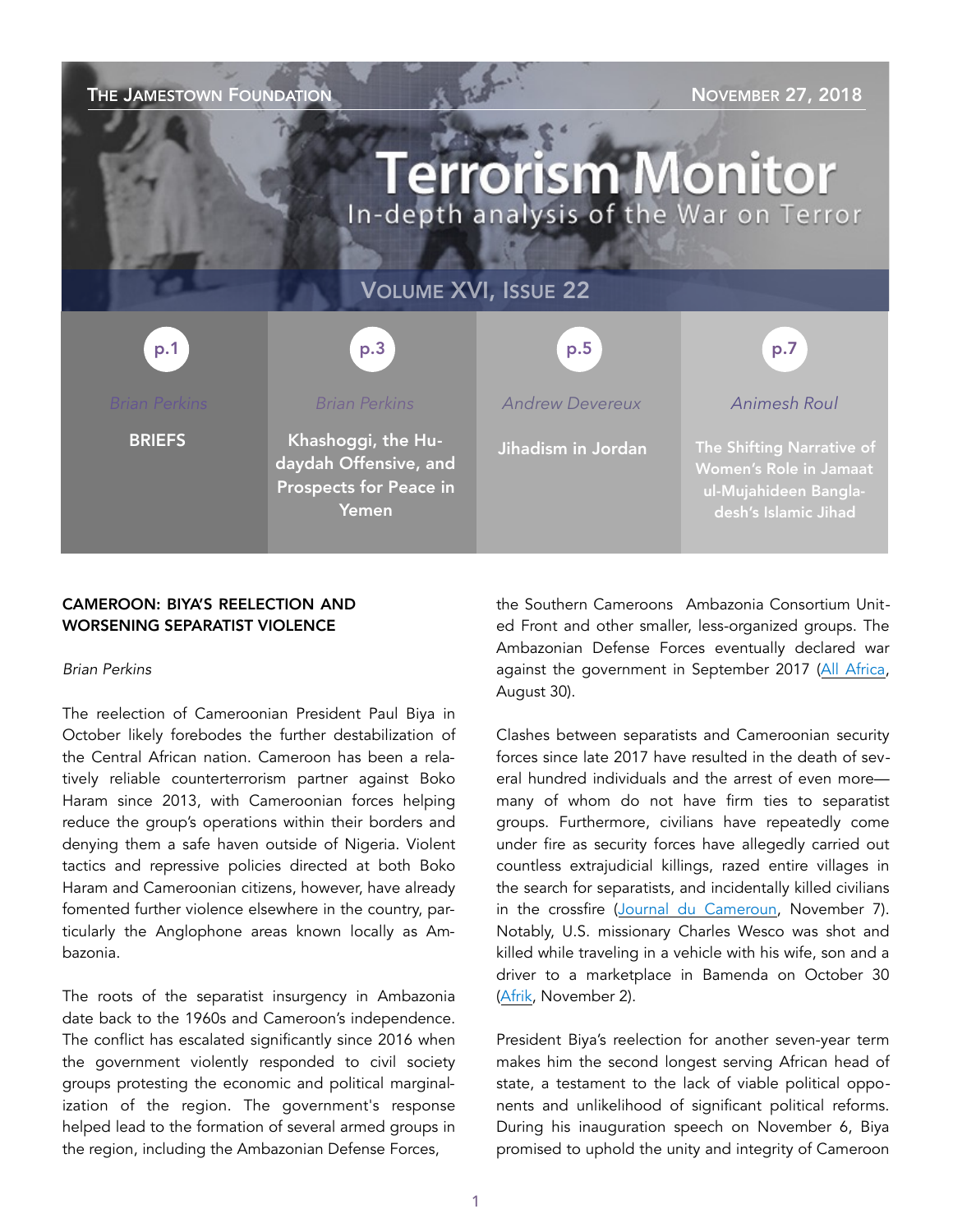and to defeat terrorism, undoubtedly referring not only to Boko Haram but also to the armed separatists (Punch [Nigeria,](https://punchng.com/cameroons-85-year-old-president-biya-sworn-in-for-seventh-term-of-seven-years/) November 6).

His speech was fittingly preceded by the mass kidnapping of 79 students and three employees of a Presbyterian school in Bamenda, though he made no mention of the incident in his speech. All of the kidnapped individuals were released unharmed near Bamenda just two days after being taken. Biya quickly blamed the separatists, though an unidentified spokesman report-edly denied the claim ([Punch Nigeria,](https://punchng.com/breaking-79-abducted-pupils-freed-in-cameroon/) November 7). While the kidnappers have yet to be identified and no group has claimed responsibility, separatist attacks and clashes with security forces have largely centered on Bamenda. Separatist groups have also repeatedly forced the closure of schools and have warned students and parents not to attend as they believe the lessons contain government propaganda.

The government banned all vehicular traffic aside from emergency vehicles in Bamenda while security forces scoured the area to identify and arrest the kidnappers. Clashes have been ongoing in the region since. It is unclear at this time what the full response to the kidnappings will be. With Biya just reelected amid promises to defeat terrorism and Cameroonian security forces' track record, there will likely be an escalation in violence that will only further destabilize Cameroon.

#### LIBYA: MEETING HIGHLIGHTS DIVISIONS

#### *Brian Perkins*

Italian Prime Minister Guiseppe Conte hosted a meeting of key Libyan stakeholders in Palermo, Italy on November 12-13. The meeting was called in an attempt to chart a roadmap to bring rival factions together after years of fighting between warring militias and competing government bodies. The meeting in Palermo was held just days after UN Special Envoy to Libya, Ghassan Salame, announced that a "National Conference" bringing together key Libyan political and military figures would take place early in 2019 to start the process for the country's long-delayed presidential and parliamentary elections, which he anticipates will occur later in the spring of 2019 ([AlJazeera,](https://www.aljazeera.com/news/2018/11/libya-rivals-key-players-discuss-election-plan-italy-talks-181110135756332.html) November 10).

Renewed efforts to jumpstart the political process after attempts to push for elections to occur by the end of the year have fallen flat. Additionally, it comes after months of fighting between rival militias in Tripoli that left more than 100 people dead and amid increasing insecurity throughout the greater Sahel region as militancy continues to spread around the country's borders.

International attendees included Prime Minister Conte, Special Envoy Ghassan Salame, Russian Premier Dmitry Medvedev, Egyptian President Abdel Fatah Sisi, Turkish Vice President Fuat Oktay as well as delegates from Algeria, Tunisia, and Qatar among others ([AlJazeera,](https://www.aljazeera.com/news/2018/11/italy-libya-talks-commitments-joint-statement-181113195007538.html) November 13). Among the most notable Libyan attendees were Fayez Al-Sarraj, leader of the UN-backed presidential council and General Khalifa Haftar, the head of the Libyan National Army. General Haftar, however, did not confirm he would be attending until the last minute, stopping in Russia for meetings beforehand and skipping the main conference for separate parallel informal talks with international leaders, including a brief meeting with his rival Al-Sarraj.

Going into the conference, the most obvious international rivalry on display was that between France and Italy, as the conference in Palermo followed a similar summit in Paris in May. Both France and Italy are vying for European primacy in Libya to bolster their own economic and security interests. Meanwhile, Egypt and Russia's participation in the meeting was key to ensuring Haftar's participation, which subsequently led to Turkish Vice President Fuat Oktay leaving the conference after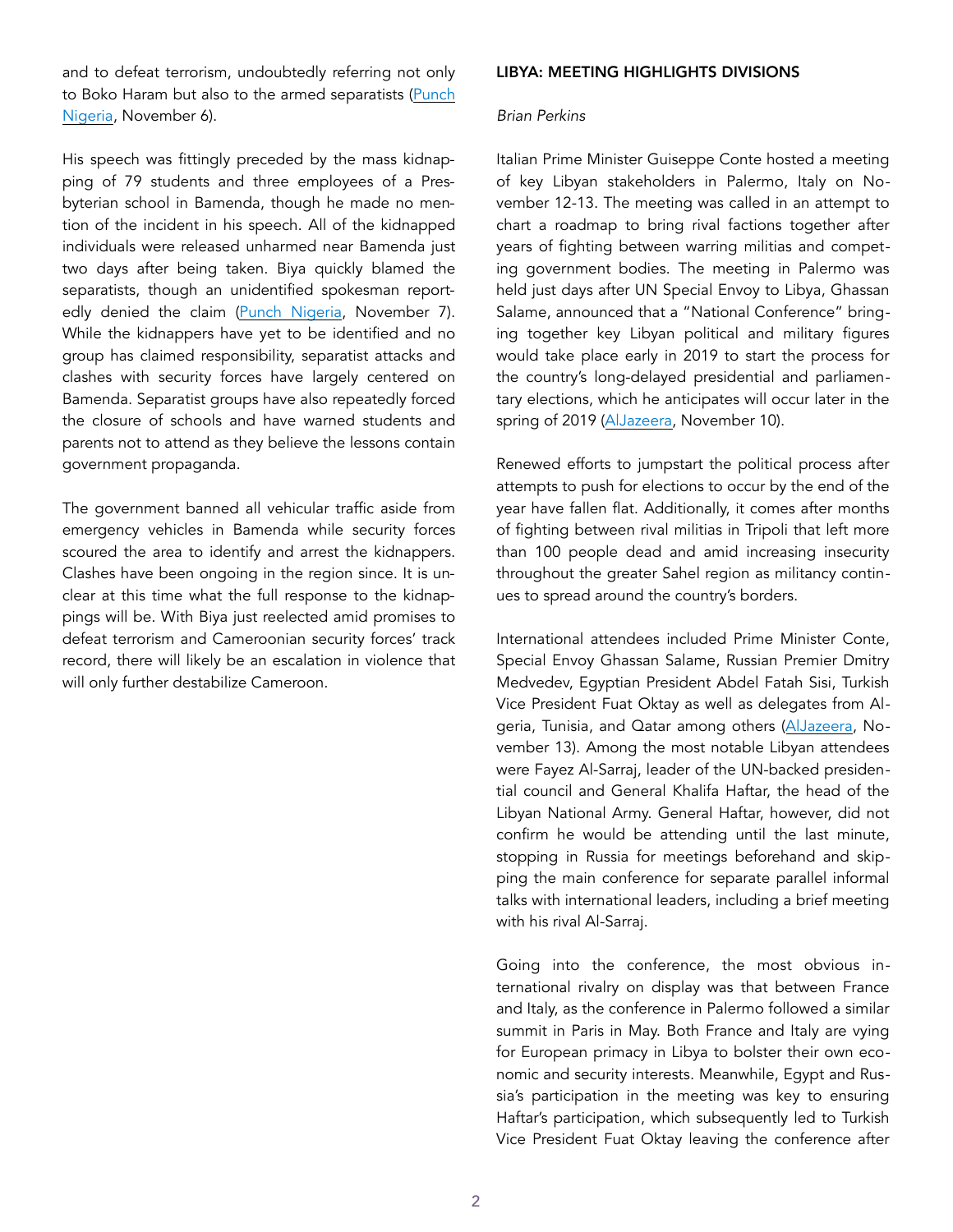Haftar requested that he be excluded from a meeting between Haftar, Sarraj, and other international leaders ([Hurriyet](http://www.hurriyetdailynews.com/turkeys-vice-president-oktay-storms-out-of-libya-conference-in-italy-138837), November 13).

The meeting, unsurprisingly, did not result in any profound solutions to the ongoing tumult. The informal meeting between Sarraj and Haftar was reportedly cordial but no agreements were made. Instead, it underscored not only the contentious politics within Libya, but also the competition between external stakeholders. The relative success of the meeting hinged on whether Haftar would decide to come to the table, and once he did show up he managed to dictate the inclusion or exclusion of international stakeholders, most notably excluding both Turkey and Qatar from discussions with Sarraj.

*Brian Perkins is the Editor of Terrorism Monitor* 

# Khashoggi, the Hudaydah Offensive and Prospects for Peace in Yemen

# *Brian Perkins*

Saudi Arabia's dubious military tactics in Yemen have long been underreported and have drawn surprisingly little scorn from international leaders. The death of Saudi journalist and Washington Post columnist, Jamal Khashoggi, at the Saudi consulate in Istanbul, Turkey, however, has led many Western nations to reevaluate their relationship with the Kingdom and Crown Prince Mohammed Bin Salman. The Khashoggi saga seemingly created an opening for several heads of state to use the widespread condemnation of the Saudi regime as leverage to push for an end to the war in Yemen and renewed peace talks in Sweden. Saudi Arabia, however, went the opposite direction by launching a fresh offensive on the vital Red Sea port city of Hudaydah, a city that is a strategic linchpin for the Houthis and the main entry point for the delivery of humanitarian supplies.

# Renewed Focus on Saudi Involvement in Yemen

For the past several years, many Western nations have been wary to condemn Saudi Arabia for its tactics and the subsequent death of countless civilians during the course of the military intervention. Neither has the West fervently used available diplomatic tools to push for an end to the war. The fear of riling such a close, strategic ally in the Middle East while most other nations remained cordial generally prevented such rhetoric. Khashoggi's murder, the location in which it occurred, and the extensive actions taken to cover it up, however, was apparently too much for the international community to ignore. Country after country issued statements spurning the crown prince and the Saudi government for summarily killing an outspoken critic of the Kingdom on foreign soil [\(al-Bawaba](https://www.albawaba.com/news/canada-australia-and-new-zealand-condemn-khashoggi-murder-1203018), October 22).

During an event at the U.S. Institute for Peace, Secretary of Defense James Mattis called for all parties involved in the war in Yemen to agree to a ceasefire, stating,

> "the longer-term solution, and by longer-term, I mean 30 days from now, we want to see everybody sitting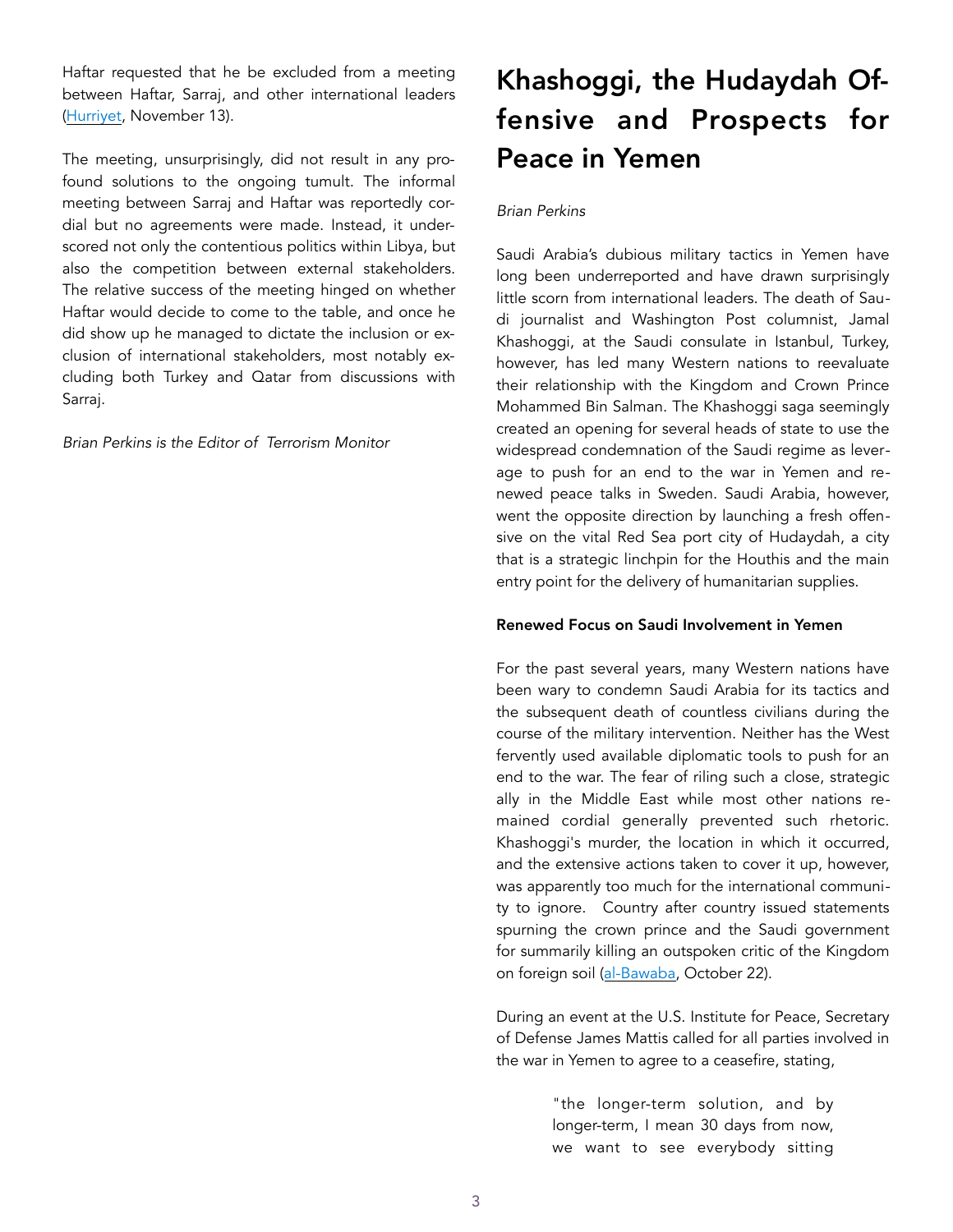around the table, based on a cease-fire, based on a pullback from the border, and then based on ceasing dropping of bombs, that will permit the [U.N.] special envoy—Martin Griffiths, who's very good, he knows what he's doing—to get them together in Sweden and end this war" ([USIP,](https://www.usip.org/publications/2018/10/james-mattis-yemen-needs-truce-within-30-days) October 31).

Mattis released a statement on November 9 indicating that the United States would no longer refuel Saudi planes in Yemen, another step in U.S. efforts to distance itself from the war in Yemen ([Department of Defense,](https://dod.defense.gov/News/News-Releases/News-Release-View/Article/1688151/statement-by-secretary-of-defense-james-n-mattis-on-refueling-saudi-coalition-a/) November 9). This statement was echoed by U.S. Secretary of State Mike Pompeo and other international leaders.

#### Hudaydah Offensive 2.0

Saudi Arabia and its allies in Yemen, primarily UAEbacked and trained forces, launched a fresh offensive on Hudaydah in early November, shortly after Mattis's comments calling for a ceasefire within 30 days. The UAE-backed al-Amaliqah (Giants Brigade) is one of the primary forces leading the ground charge in Hudaydah. With support from Saudi Arabia, on November 2 al-Amaliqah began the offensive after moving forces toward the front line in late October. Pro-government forces have been working to surround the city, trying to cut it off from the main port area while Saudi planes bombard Houthi positions. Some of the heaviest fighting was reported near the airport to the south of the city, Kilo 10 and 16 to the east, and al-Thawra Hospital near the Red Sea. Heavy bombing by Saudi planes was reported throughout the governorate, but most notably in al-Hawak and al-Hali just outside Hudaydah City. Dozens of civilians were reportedly killed and civilian infrastructure destroyed. [1]

Similar to Mattis, UK Foreign Secretary Jeremy Hunt also made stern statements and attempted to use shuttle diplomacy to de-escalate the offensive [\(Al-Monitor,](https://www.al-monitor.com/pulse/originals/2018/11/intel-ceasefire-deal-yemen-suffering.html) November 13). For a few brief days, it appeared his efforts might have helped as the Houthis and Saudi coalition reportedly came to an informal ceasefire agreement. A lull in fighting was reported on November 12 and many believed a concerted effort was underway to de-escalate the conflict in Hudaydah. The leader of the Houthi's Supreme Revolutionary Committee, Mohammed Ali al-Houthi, indicated that the rebels were halting drone and

missile strikes on the Saudi coalition. [2] Houthi spokesman Mohammed Abdulsalam, however, posted on Twitter that the pause was not a ceasefire—it was Saudi Arabia taking time to reinforce its lines before restarting the offensive.

While the situation remains relatively unclear, reports of heavy clashes between pro-government forces and Houthi fighters have been ongoing since November 18, with fighting and civilian casualties being reported within three miles of the port as well as in southern and eastern suburbs of Hudaydah City. [3] UAE-backed forces are also reportedly beginning to send reinforcements to the outskirts of the city, suggesting the fragile ceasefire might be coming to an end.

# **Conclusion**

The renewed offensive on Hudaydah is undoubtedly worsening prospects for peace in Yemen. The short lull in violence was unlikely to hold, even if it had been a genuine effort by Houthi and Saudi leaders. It is unclear how much of a handle the Yemeni government and Saudi Arabia have on many of the important forces fighting against the Houthis in Hudaydah and surrounding areas. If Saudi Arabia again fails to seize control of Hudaydah from the Houthis it will likely only serve to bruise their ego and bolster their resolution to secure a military victory as opposed to conceding defeat and pushing for a diplomatic solution. Similarly, given Saudi Arabia's rhetoric and past attempts to broker peace, a victory in Hudaydah would likely only lead to a longer military push to further eradicate the Houthis. This would remove the group from the political equation as much as possible, paving the way for a political settlement more amenable to the Kingdom's goals. At this juncture, it appears that further international condemnation and more coordinated diplomatic action are the only avenues that would bring Saudi Arabia to the table after another defeat in Hudaydah. Khashoggi's death could be the spark that finally starts that process.

*Brian Perkins is the Editor of Terrorism Monitor* 

#### **Notes**

[1] Author's interviews with Yemenis based in Hudaydah on November 12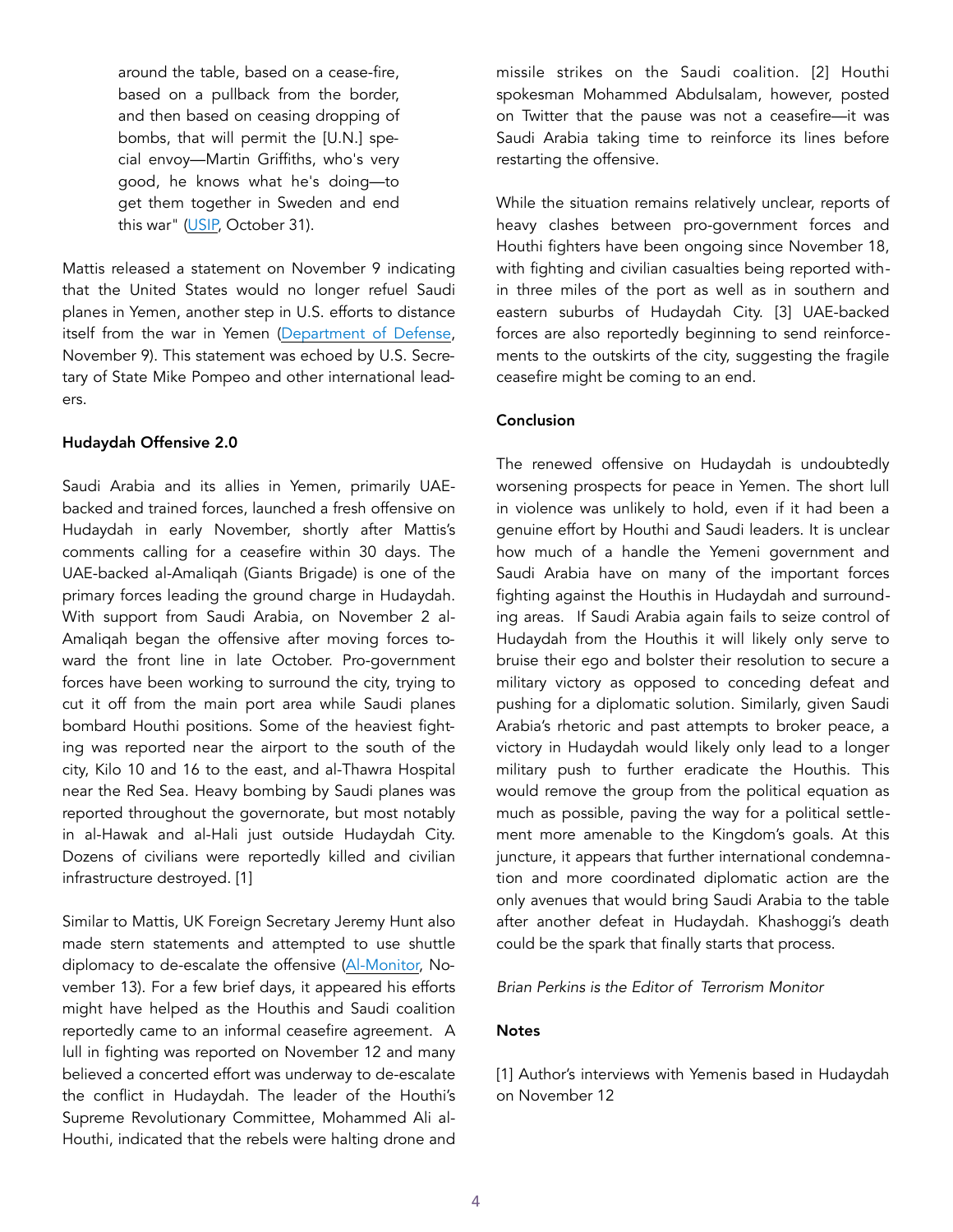[2] Official statement released via Twitter on November [18 https://twitter.com/Moh\\_Alhouthi/status/](https://twitter.com/Moh_Alhouthi/status/1064266212786520069) [1064266212786520069](https://twitter.com/Moh_Alhouthi/status/1064266212786520069)

[3] Author's interview with Hudaydah-based aid worker on November 19

# Jihadism in Jordan

# *Andrew Devereux*

On August 10, one police officer was killed and six civilians were wounded in al-Fuheis, Jordan when an IED detonated near a police vehicle ([Alaraby,](https://www.alaraby.co.uk/english/news/2018/8/11/jordan-blast-leaves-one-sergeant-dead-six-injured) August 11). The attack prompted a swift response from the security forces, which identified the suspected perpetrator's hideout in al-Salt. Five security personnel were killed during a siege of the property the following day. The building was ladened with explosive tripwires, and the terror cell engaged Jordanian state forces in a gun battle. Authorities arrested three suspected jihadists after the siege, and the bodies of five others were identified in the rubble of the building ([Asharq al-Awsat,](https://aawsat.com/english/home/article/1360261/several-wounded-jordan-security-forces-raid-terrorist-cell-al-salt) August 13).

Despite its proximity to Syria and the Islamic State's proto-state, Jordan has been spared the frequent jihadist attacks which have punctuated the Middle East since the Islamic State (IS) began seizing population centers in 2014. The most notable incident was the armed raid of Karak Castle in December 2016, in which 14 people, including four attackers, were killed ([Jordan Times,](http://www.jordantimes.com/news/local/death-toll-karak-attacks-rises-14-including-four-terrorists) December 18, 2016). While fatal attacks have been rare, reports of the security forces arresting suspected jihadist sympathizers have been more common. In January 2018, the security forces announced they had dismantled a terrorist cell which was buying bomb parts and staking out potential targets in Amman ([Jordan Times,](http://jordantimes.com/news/local/jordan-foils-major-terror-plot) January 8). The aggressive operations of the jihadist cell have raised concerns of a resurgence in terror attacks in the Hashemite Kingdom.

# Sleeper Cells

In the immediate aftermath of the security operation, assumptions that the assailants were foreign fighters from Iraq and Syria were swiftly proven wrong following an announcement by Interior Minister Sameer al-Mobaideen. The cell was comprised of Jordanian nationals who were externally influenced by IS's substantial caches of online propaganda, but had neither known links to the IS hierarchy nor past foreign travel ([Arab](http://www.arabnews.com/node/1356006/middle-east)  [News,](http://www.arabnews.com/node/1356006/middle-east) August 14). While the priority for the General Intelligence Directorate (GID) has been deterring the 3,000-4,000 Jordanians who left to join IS in Iraq and Syria from returning, less attention has been afforded to creeping radicalization within the Jordanian border.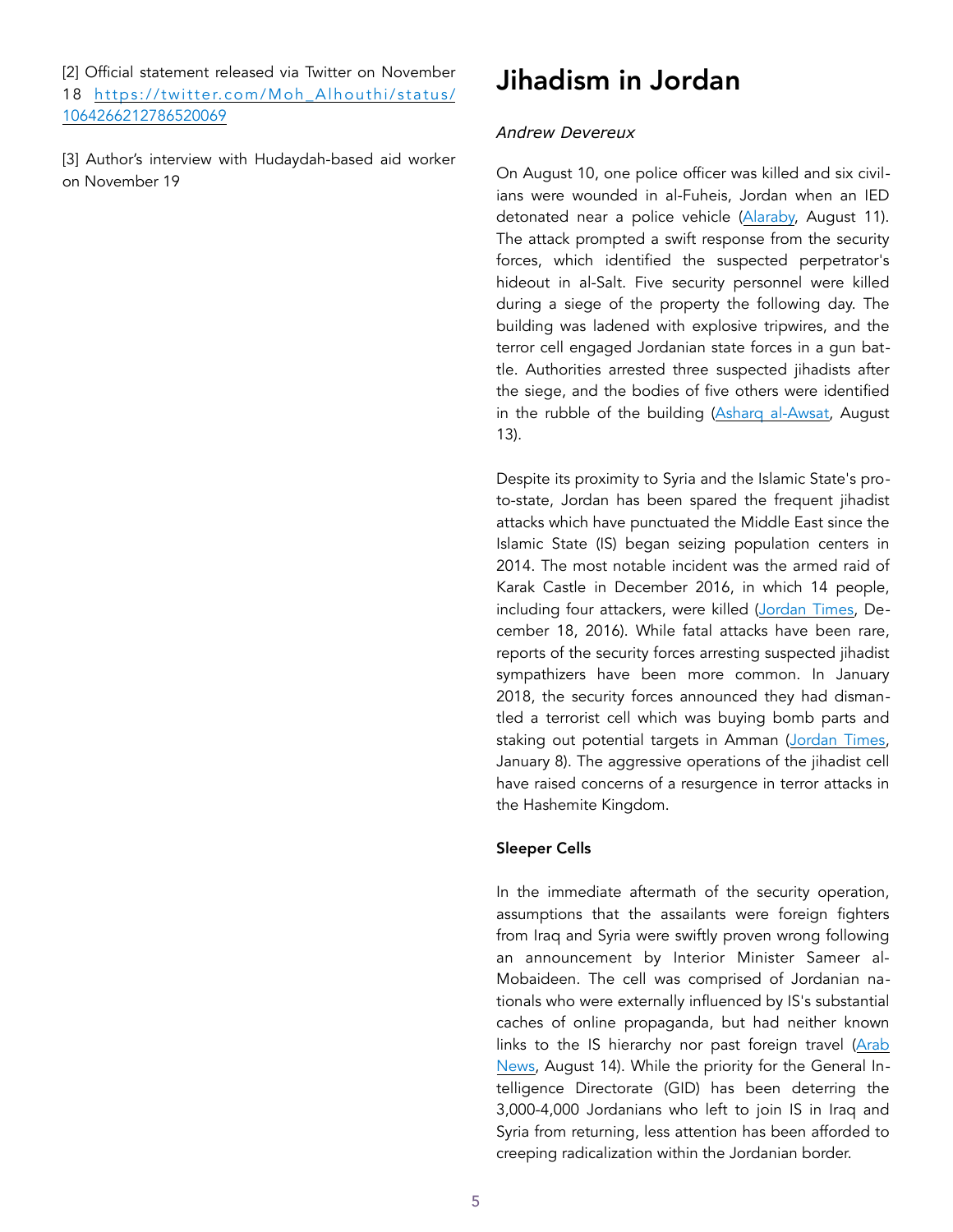The attack displayed the insurgency tactics that are a key facet of cells influenced by IS ideology. Targeting assets associated with the security forces are an attempt to destabilize the kingdom without alienating potential domestic support—many still remember the burning of Jordanian pilot Muath al-Kasaabeh in January 2015, which was met by public revulsion. The cell had also accrued significant capabilities, with numerous explosive devices primed and ready for use while significant caches of firearms were seized ([Arab News,](http://www.arabnews.com/node/1356006/middle-east) August 14). Despite the security forces being able to quickly identify the group's hideout following the attack, the cell was previously operating without infiltration by the GID, and its presence highlights the potential for domestically radicalized factions.

#### Domestic Radicalization

The GID has suggested the cell was independent and newly formed, increasing the likelihood that radicalization was influenced by domestic factors. While radicalization is a complex process with no clear roadmap, factors known to contribute to jihadism are evident in Jordan. These include political disenfranchisement, economic degradation and marginalization. Accusations of state repression are commonplace. Since a controversial anti-terrorism law was passed in 2014, the state has arrested thousands of suspected IS sympathizers using the broad conception of terrorism outlined in the legislation ([Jordan Times,](http://jordantimes.com/news/local/human-rights-reports-highlight-lack-implementation-main-barrier-reform) September 18). It is difficult to know how many have been detained, charged or imprisoned, as the state does not release official records. In an attempt to pursue a hardline approach against potential jihadists and create a viable deterrent, the state has fostered an atmosphere of resentment.

State influence over both social and religious rights has furthered accusations of repression. The government has created a "unified sermon" policy, which provides imams with a "party line" for all Friday prayers, limiting the potential for radical speech or jihadist interpretations of Islam [\(Albawaba,](https://www.albawaba.com/news/anonymous-source-half-mosques-jordan-without-imam-998328) July 17, 2017). Islamist political parties complain of suppression due to laws which limit electoral opportunities. Jordan's Western ties, especially with the United States, have furthered accusations that the state is a Western proxy, foregoing the rights and wishes of its own citizens to display commitment to its Western relationships. Although Jordan is far from a breeding ground for radicalization, a complex socio-political relationship with marginalized communities is driving perceptions of state repression.

### Conclusion

Following the al-Fuheis attack, King Abdullah responded using fiery rhetoric, vowing to end the existence of terrorism in Jordan ([Ma'an,](https://www.maannews.com/Content.aspx?id=780687) August 13). Such claims indicate the state is likely to continue its hardline stance against jihadist sympathizers. The GID has significant resources and aid from Western allies, and the trend of frequent arrests in the name of counter-terrorism is likely to continue. Concurrently, the accusations of state repression are unlikely to subside.

It is highly likely the GID have refocused efforts on identifying and subduing any further domestic sleeper cells in light of the attack. Despite unconfirmed reports of numerous raids following the al-Salt siege, the organisation decides which information regarding anti-terror arrests or investigations is made public, and their secretive nature makes this difficult to confirm. It is likely however, that the GID would have been eager to publicise the recent infiltration and dispersal of any similar cells, as both a deterrent and to reinforce their own capabilities. Since the al-Fuheis attack, there have been no further jihadist attacks, soothing initial concerns of a swift increase in insurgent incidents.

Jordan exists in a fine balance—spared the violent sectarianism of its neighbors, but consistently subduing ever-growing social, political and economic issues. Owing to the state's rejection of Salafi-jihadist interpretations of Islam, the increased presence of seasoned jihadists and Jordan's perception as a Western ally, jihadism in Jordan could become a burgeoning problem.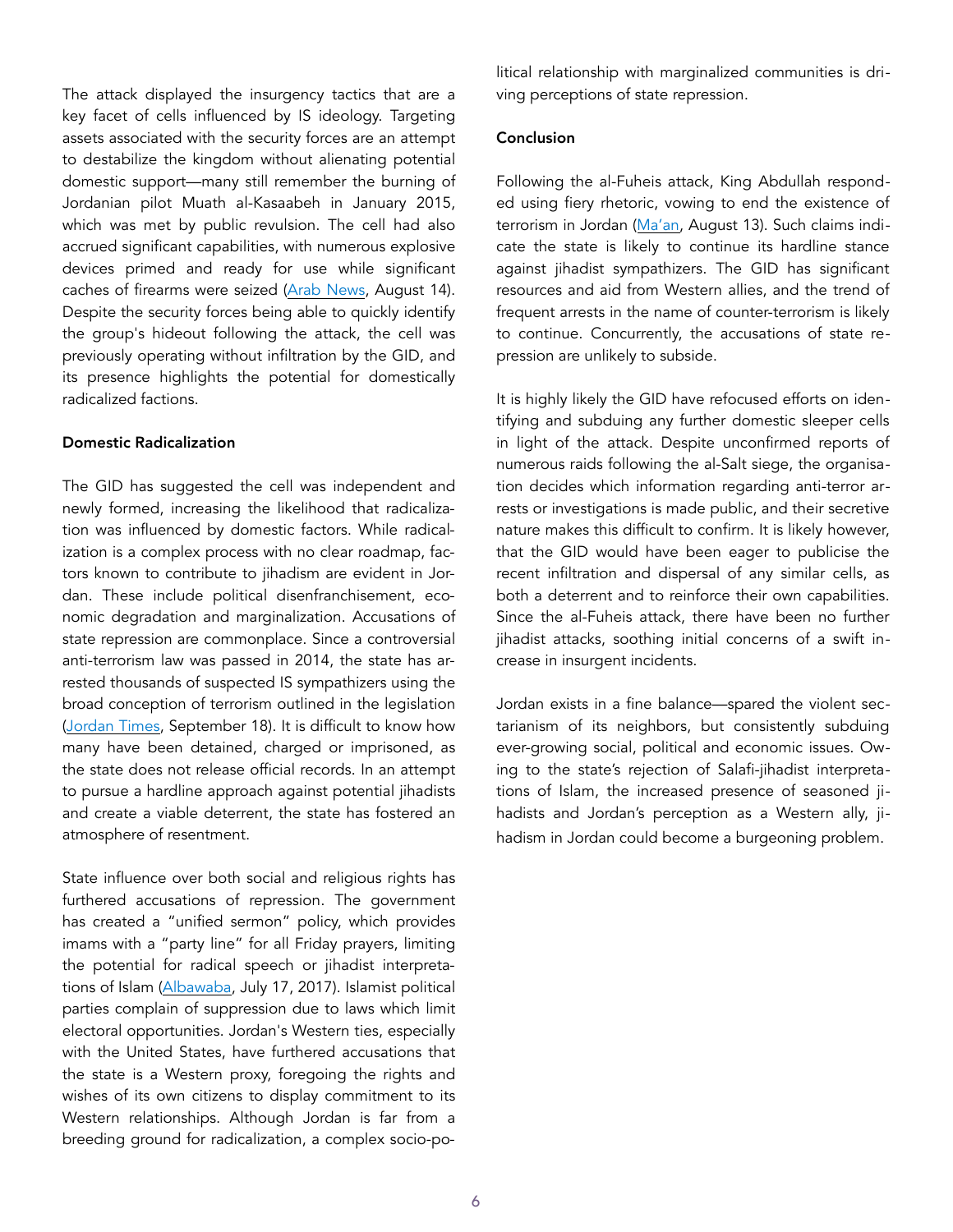# The Shifting Narrative of Women's Role in Jamaat-ul-Mujahideen Bangladesh's Islamic Jihad

#### *Animesh Roul*

Bangladesh's most lethal home-grown militant organization, Jamaat-ul-Mujahideen Bangladesh (JMB)—which has multiple ideological and operational factions, including the Islamic State (IS)-inspired neo-JMB and al-Qaeda linked core Jamaat-ul-Mujahideen (JM)—has gained notoriety over the last few years for recruiting and nurturing a network of women militants. Despite robust counter-terrorism operations following the July 2016 Holey Artisan Bakery attacks in the capital Dhaka, an alarming number of women are taking up the cause of militancy. The intermittent arrests and events involving JMB's women operatives across the country and beyond in the last couple of years have become a major headache for Bangladesh's security establishment.

Two cases in 2018 involving JMB's female operatives made national and international headlines. In February 2018, two sisters linked to the neo-JMB faction and inspired by the IS's jihadist ideals were arrested and charged for carrying out separate knife attacks in both Melbourne, Australia and in Dhaka. On February 9, Momena Shoma, a Bangladeshi student enrolled to study linguistics at La Trobe University stabbed her homestay's landlord Roger Singaravelu in the neck to fulfil a moral obligation to the Islamic State's call for jihad ([Sunday Morning Herald,](https://www.smh.com.au/world/asia/alleged-melbourne-attacker-s-sister-knifed-policeman-dhaka-police-20180214-p4z0ae.html) February 14; [Prothom Alo](https://en.prothomalo.com/bangladesh/news/183746/Bangladeshi-girl-pleads-guilty-to-knifing) [Dhaka], September 21). Her sister, Asmaul Husna, carried out a similar knife attack targeting Dhaka Police's Assistant Commissioner Tohidul Islam on February 12 when the local police officials were enquiring about the Melbourne incident and possible JMB-IS links [\(Daily](https://www.thedailystar.net/city/cop-comes-under-knife-attack-1534435)  [Star,](https://www.thedailystar.net/city/cop-comes-under-knife-attack-1534435) February 14). Both sisters were in their early twenties and admitted to their neo-JMB links and IS inspiration during the following investigations.

In Bangladesh, myriad militant extremist groups such as the JMB, Ansar al-Islam (formerly Ansarullah Bangla Team) and Hizbut Tahirir-Bangladesh (HT-B) have been engaging women operatives mostly for religious teaching and as supporting members like couriers and informants. A new trend has been emerging since mid-2016, where women operatives are found to be carrying out violent combat operations. One media estimate suggested that by December 2016, Bangladesh police had arrested at least 20 women militants from different groups including JMB, with evidence of a possible allwomen suicide team ([The Independent,](http://www.theindependentbd.com/home/printnews/73780) December 25, 2016).

Evidently, JMB is a pioneer in engaging women for jihadist activities that include suicide missions in addition to supporting tasks. They even trained the women cadres to use hand grenades and knives. Between July and September 2016, Bangladeshi authorities arrested around 12 women JMB operatives. [1] In early September 2016, the detective branch of the Bangladesh police arrested four female members of JMB belonging to a suicide group from the Kazipur area of Sirajganj district. They were arrested in the house of senior JMB leader, Faridul Islam, while holding a meeting to discuss the recruitment of new women cadres to carry out vio-lent attacks ([Poriborton News](http://en.poriborton.com/bangladesh/988/4-women-from-JMB-suicide-squad-arrested-in-Sirajganj), September 5, 2016).

After two months investigating the suicide bombing conspiracy, Bangladesh police encountered an actual female suicide bomber for the first time. In late December 2016, Shakira, a female neo-JMB member detonated her suicide vest during a search and sweep operation in a JMB safe house located in the Ashkona area of Dhaka while feigning surrender [\(BanglaNews24.com,](https://www.banglanews24.com/national/article/58254/2-militants-killed-in-blasts-4-surrender) December 24, 2016). During this police raid—codenamed Operation Ripple 24—the Dhaka Metropolitan Police's Counter-Terrorism and Transnational Crime (CTTC) department arrested two other female neo-JMB jihadists. Not surprisingly, Shakira had been radicalized by her husband, fugitive neo-JMB militant Rashid-ur Rahman Sumon. Like Shakira, most of JMB's women members who were arrested were found to be closely related to the JMB's leadership ([Bangladesh News 24,](https://bdnews24.com/bangladesh/2016/12/27/women-choose-militancy-due-to-pressure-from-husbands-police) December 27, 2016).

Until April 2018, the counter-terrorism unit, Dhaka Metropolitan Police (DMP), had little to no information on the top leaders of neo-JMB's women's wing. With the arrest of Humaira Jakir Nanvi on April 5, the police unearthed the working of the women wing—or "Bat Women" squad—as they were called. Humaira was arrested for her involvement in a foiled suicide attack on August 2017, targeting a National Mourning Day program in Dhanmondi ([Bangladesh News 24,](https://bdnews24.com/bangladesh/2017/08/15/dhaka-hotel-raid-foiled-attack-on-aug-15-mourners-says-igp-hoque) August 15,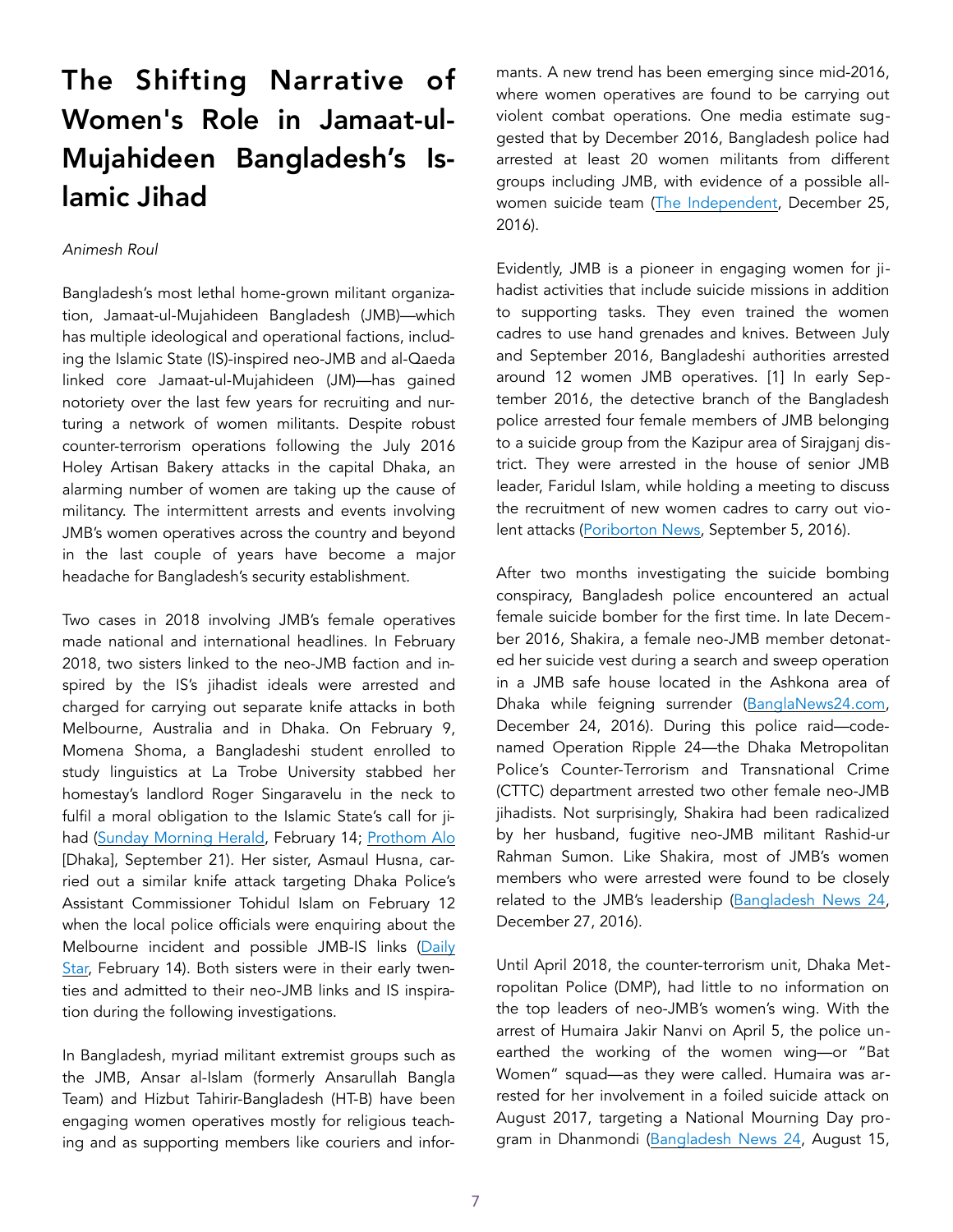2017; [Daily Star,](https://www.thedailystar.net/country/financier-august-15-national-mourning-day-in-bangladesh-attack-plot-arrested-1558552) April 5). The investigations into the foiled suicide attack revealed Humaira as the chief financier of the neo-JMB. She was also in charge of recruiting new women into the rank and file of the group. Interestingly, in October this year, two neo-JMB operatives identified as Khadija Akhtar Meghna and Israt Jahan—accused in the Holey Artisan Bakery attack case surrendered after a raid on their hideout in Madhabdi area in Narsingdi district ([New Nation,](http://thedailynewnation.com/news/192663/2-women-militants-surrender.html) October 18). The irony is that these two female operatives had been arrested earlier, in mid-2016, under suspicion of being involved in militant activities, but were later released as the investigating agency could not establish their militant links.

Like Khadija and Israt, there are many others who had earlier been released from custody without any charges. Later, the police found that several female operatives who had been released were becoming involved in these subversive activities. Cases such as this demonstrate law enforcement agencies' lenient attitude toward female suspects, which is commonly exploited by the JMB.

Interrogations with several women operatives suggested that they nurture a specific anger against the Bangladeshi security forces. One of the apprehended militants, Aklima Rahman, confessed to having been trained to target Bangladeshi police and the elite Rapid Action Battalion. During the training, she learned how the security agencies arrested jihadists and tortured their male counterparts in custody and how to avenge those acts.

It is not clear, however, whether the women cadres are pressured into following their husbands, lovers and brothers already waging jihad in the country and beyond, or if they are voluntarily attracted to Islamist ideals. While the police versions depict a narrative of coercion and forced recruitment, the February 2018 knife attacks involving sibling sisters illustrated a different picture of individual motivation, without material assistance or moral push from the neo-JMB.

It is also found that neo-JMB recruited women from beyond their established family networks. The group focused on recruiting those with moderate educational background and who belonged to elite schools and universities. For example, the three female members of the neo-JMB— Aklima Rahman Moni, Khadija Parveen Megna, and Ishrat Jahan—who were arrested on August 15, 2016, were students of Manarat International University in Dhaka. Khadija Akhtar and Ishrat Jahan were arrested again in October this year from Madhabdi in Narsingdi district. Another member arrested around the same time was Istishna Afroz Oishee, an intern at Dhaka Medical College Hospital. Similarly, the sisters involved in the knife attacks in February this year are also well educated and belong to affluent families of Bangladesh. The chief financier and recruiter of the neo-JMB, Humaira Jakir Nanvi, was an alumnus of the North South University (NSU) and had been educated in Malaysia as well ([Daily-Sun](http://www.daily-sun.com/printversion/details/300910/2018/04/09/NeoJMB-still-a-great-threat-), April 9).

Unlike the old, core JMB, the neo-JMB faction went a step further in recruiting female militants by romanticizing the concepts of jihad, foreign fighters and martyrdom. The new wave of recruitment and indoctrination of female militants into the fold materialized virtually through the use of various social media platforms such as Facebook, WhatsApp and other encrypted social media applications like Threema and Telegram (Daily [Star,](https://www.thedailystar.net/frontpage/tricking-women-militancy-1272679) August 20, 2016).

While the participation of women in militant violence in the subcontinent (Indian Kashmir and Sri Lanka) is not completely unusual, Bangladesh began witnessing this trend in 2004 when the JMB core established a dedicated women's branch. This so-called "sister branch"—under the guidance of the wives of the top leaders of JMB —was mostly responsible for daawa activities (proselytization) and religious teachings. Between February and April 2009, security officials in Bangladesh arrested nearly 25 suspected JMB female militants who were later released from custody without any charges. These women arrestees never admitted to being a part of the JMB but were family members and relatives of JMB's male operatives ([Daily Star,](https://www.thedailystar.net/news-detail-76813) February 21, 2009; [Indian](http://archive.indianexpress.com/news/21-women-militants-held-in-bangladesh-report/450414/)  [Express](http://archive.indianexpress.com/news/21-women-militants-held-in-bangladesh-report/450414/), April 23, 2009). Bangladeshi agencies, however, admitted that prior to these arrests, they did not have any evidence that JMB had a woman wing or trained female members.

Certainly, the traditional women's roles in Islamic militancy in the country have evolved dangerously over the last few years. Young girls have joined the rank and file of jihadist organizations and have redefined their role in groups like the neo-JMB. With effective female combat units along the lines of al-Qaeda inspired jihadist sisterhood or Islamic State's "jihadist brides" (or for that mat